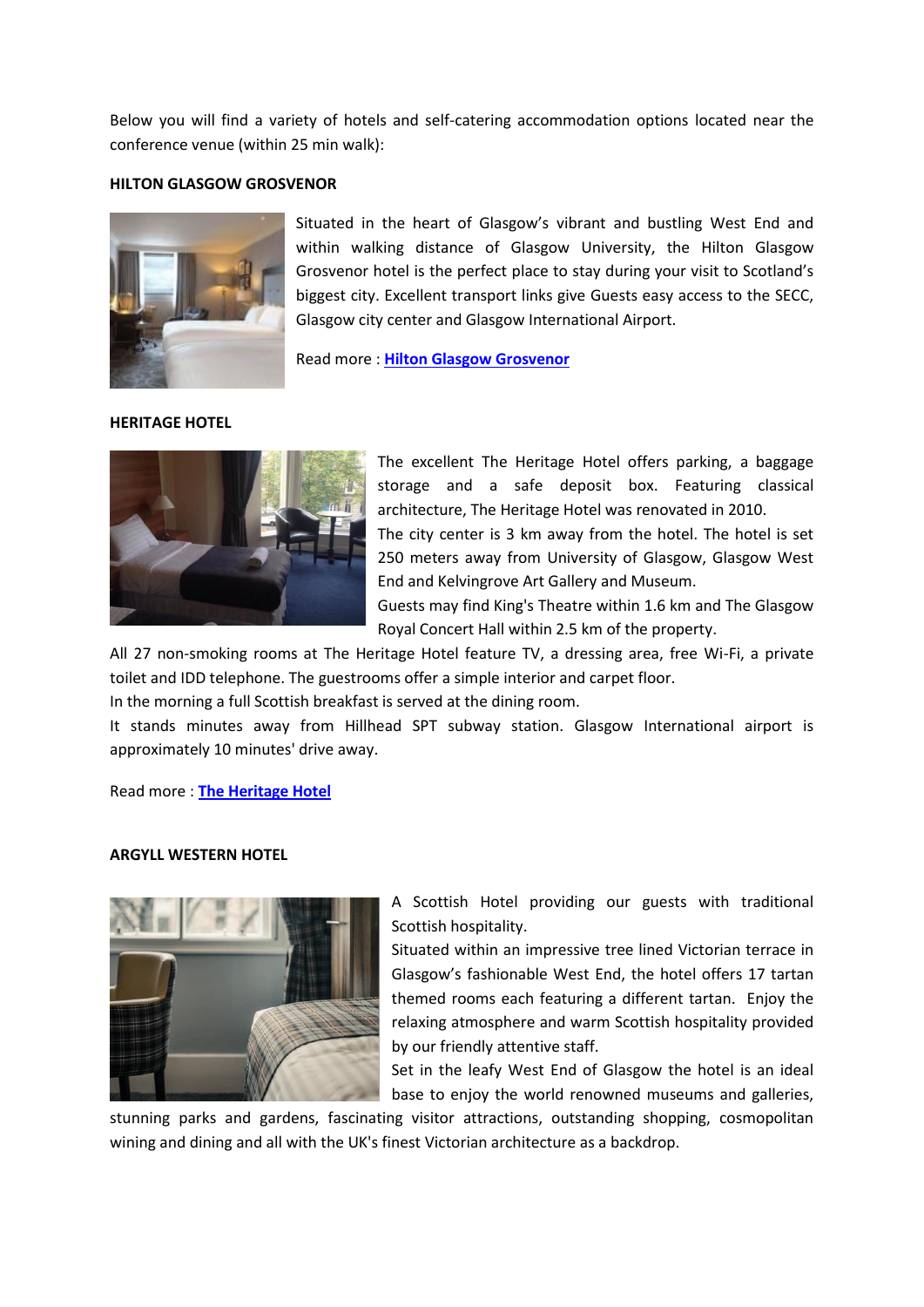Our fashionable Glasgow west end location is convenient for the city centre, close to the M8 motorway. We are close to Glasgow University and the ever popular Byres Road, with its vibrant bars and restaurants. The hotel has easy transport links to the city centre.

Read more: **[Argyll Western Hotel](http://www.argyllwestern.co.uk/)**

# **AMBASSADOR HOTEL**



One of Glasgow's hidden delights the, Ambassador 3 Star Hotel blends unique Victorian opulence with a tasteful modern twist. It is ideally located for the busy Executive who cares about comfort.

Overlooking the Botanic Gardens, this hotel is nestled in the heart of the trendy West End

within short walking distance of an abundance of shops and is also a destination for discerning diners with contemporary and traditional eateries, restaurants and bars also in close proximity.

Our quality and modern accommodation has 26 well- appointed guest rooms including double, single, twin, triple and family room. Among the facilities available to guests are free car parking, free wi-fi internet access, direct-dial phone and a hotel safe.

Read more : **[Ambassador Hotel](http://www.ambassador-hotel.net/index.htm)**

## **KElLVINGROVE HOTEL**



The Kelvingrove Hotel. 25 well-appointed and spacious ensuite guest rooms with free internet access for guests ensuring the most comfortable and carefree stay possible. Embedded on the edge of the stylish yet laid-back West End, the Kelvingrove hotel offers the best of both worlds, being only walking distance from the energetic city centre while remaining a stone throw from the lush Kelvingrove public park and the chic bars of the West End further ahead. The hotel also enjoys close proximity to a number

of attractions such Kelvingrove Museum and Art Gallery, the Glasgow SECC and the Science Centre, while bus routes on its doorstep make travel to these amenities and other areas in the city even easier.

This family run guest house retains an endearing, homely feel to it where every guest is made to feel truly welcome by its pleasant and hard working staff. This atmosphere has been praised by many guests to date, and on the back of such reviews the hotel can deservedly regard itself amongst the best in the city.

Read more : **[Kelvingrove Hotel](http://www.kelvingrove-hotel.co.uk/)**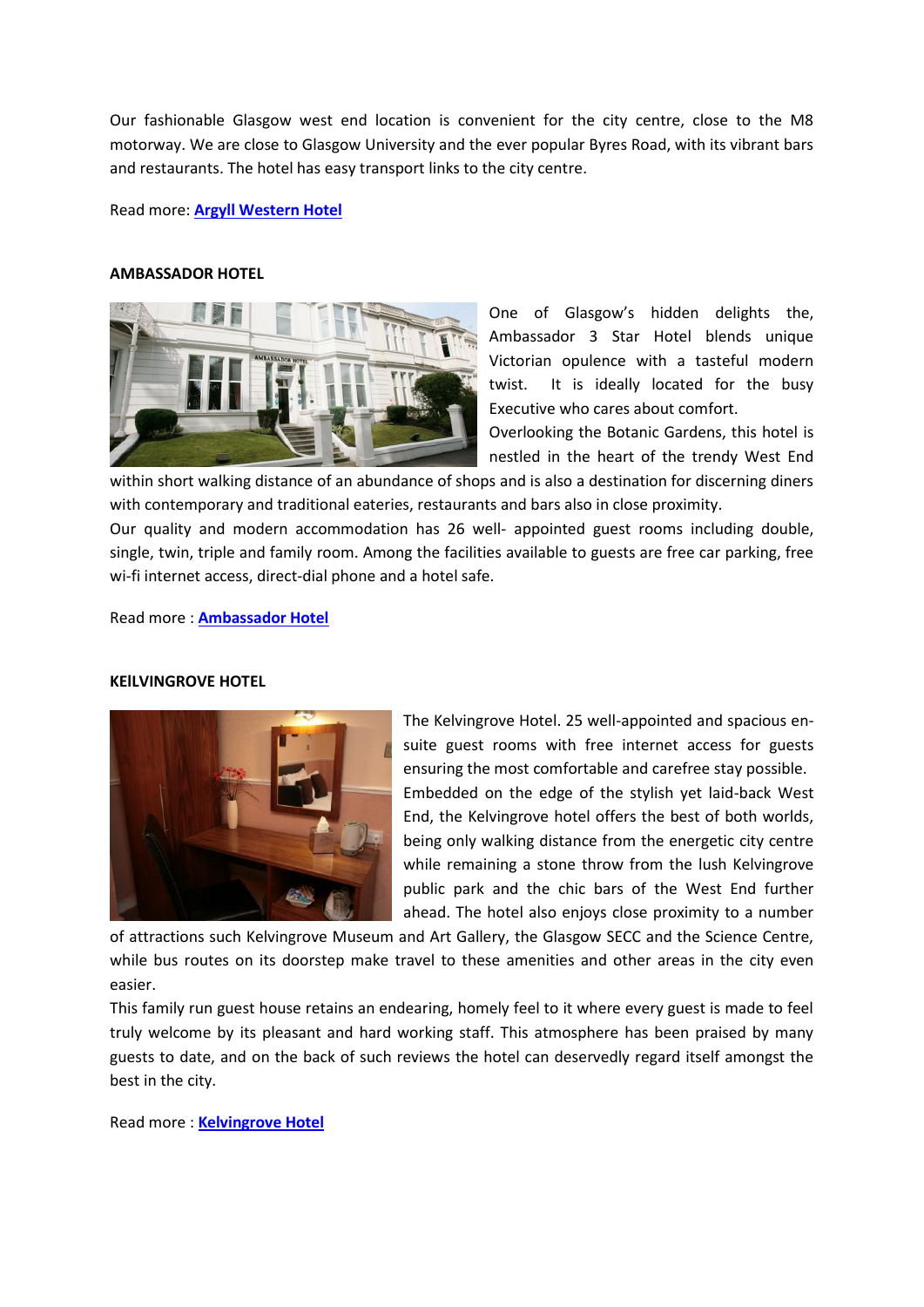## **ACORN HOTEL**



Read more : **[Acorn Hotel](http://www.acorn-hotel.com/index.htm)**

A 3 star Boutique Hotel, set in the renowned Park area of Glasgow and is between the West End and Glasgow City Centre. The hotel is elegantly decorated throughout in a signature contemporary style light green/walnut wood décor.

On the threshold of the hotel the West End offers an eclectic variety of international cuisine in the many restaurants and eateries. Chic bars and clubs are also in abundance for you to sample.

#### **GLASGOW POND HOTEL**



The Glasgow Pond Hotel has 3 stars on the Scottish Tourist Board with a Silver Green Tourism Award. The Glasgow Pond is ideally located in Glasgow's West End only a short distance from the bustling bars & restaurants on Byres Road. All bedrooms are bright & comfortable with contemporary décor and are fully equipped with LCD TV, Freeview, laptop Safe, direct dial telephone, modem point, Hairdryer, Blackout curtains, en-suite bathroom with power shower. Free high speed WiFi is available throughout the hotel & free car parking is available for all guests

Our Brasserie is open throughout the day & offers a delicious & wholesome menu using local & seasonal ingredients, or

for something lighter we offer a range of snacks, pastries & Coffee served in our Bar & Lounge area. We are located on Great Western Road, if travelling on the M8 motorway, exit at Junction 17 and travel Westbound along Great Western Road.

The closest train station to us is Hyndland Train Station, which is linked to Glasgow Queen Street and Glasgow Central Station so guest can take the train direct from the City Centre.

Read more [: Glasgow Pond Hotel](http://www.glasgowpondhotel.com/)

Self catering accommodation is available at the University of Glasgow's student residences:

[Queen Margaret Residences](http://www.gla.ac.uk/services/conferencesandevents/accommodation/universityofglasgowresidences/queenmargaretresidences/)

[Wolfson Hall](http://www.gla.ac.uk/services/conferencesandevents/accommodation/universityofglasgowresidences/wolfsonhall/)

[Murano Street Village](http://www.gla.ac.uk/services/conferencesandevents/accommodation/universityofglasgowresidences/muranostreetvillage/)

[Kelvinhaugh Gate](http://www.gla.ac.uk/services/conferencesandevents/accommodation/universityofglasgowresidences/kelvinhaughgate/)

For more information, please go to: [Accommodation University of Glasgow](http://www.gla.ac.uk/services/conferencesandevents/accommodation/universityofglasgowresidences/)